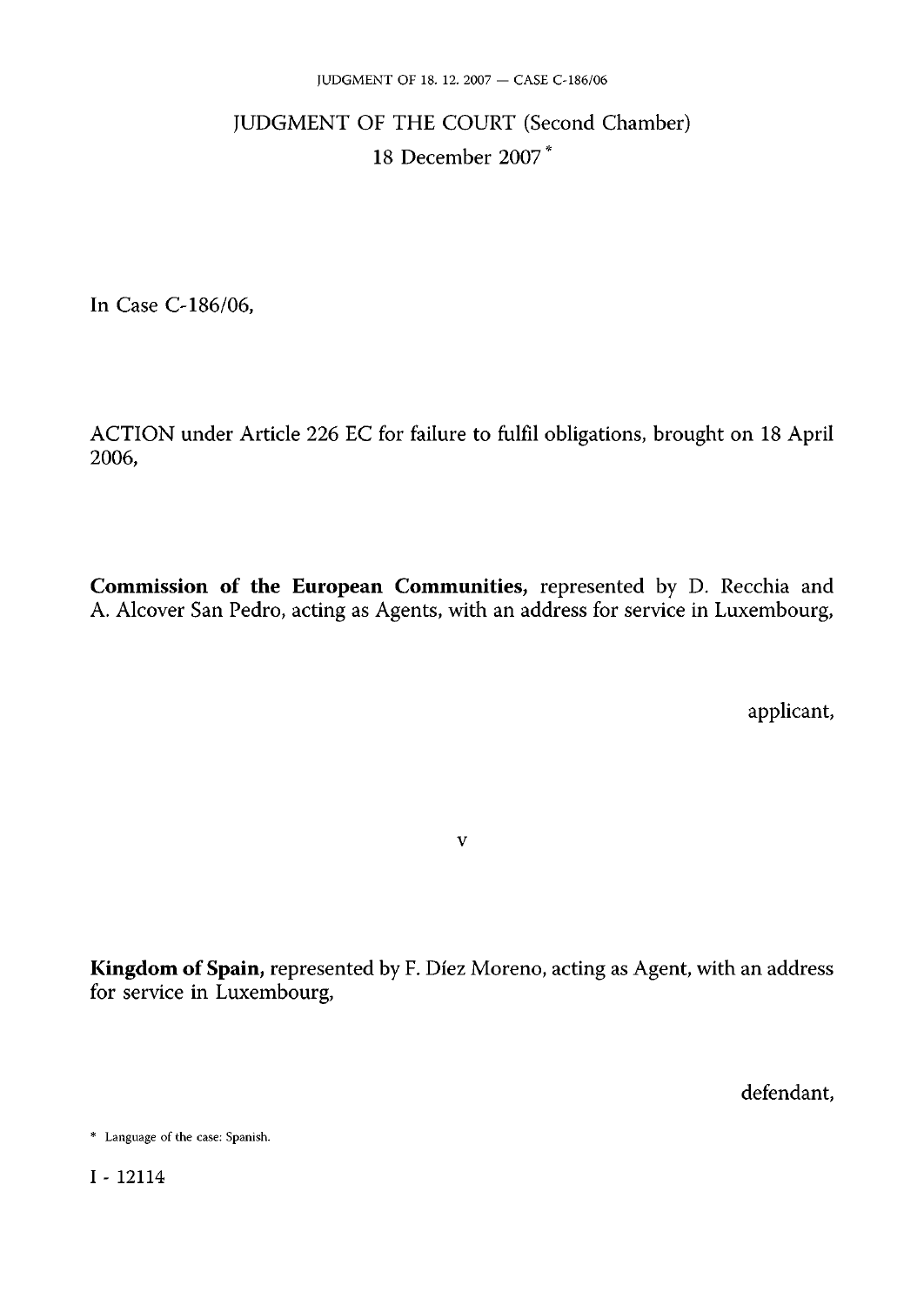#### COMMISSION v SPAIN

# THE COURT (Second Chamber),

composed of CW.A. Timmermans, President of the Chamber, L. Bay Larsen (Rapporteur), K. Schiemann, P. Kūris and J.-C. Bonichot, Judges,

Advocate General: J. Kokott, Registrar: R. Grass,

having regard to the written procedure,

after hearing the Opinion of the Advocate General at the sitting on 26 April 2007,

gives the following

# **Judgment**

1 By its action, the Commission of the European Communities requests the Court to declare that, with regard to the irrigation project for the irrigable area of the Segarra-Garrigues Canal, in the Province of Lleida (Catalonia), the Kingdom of Spain has failed to fulfil its obligations under Articles 2 to 4(1) and (4) of Council Directive 79/409/EEC of 2 April 1979 on the conservation of wild birds (OJ 1979 L 103, p. 1, 'the Birds Directive').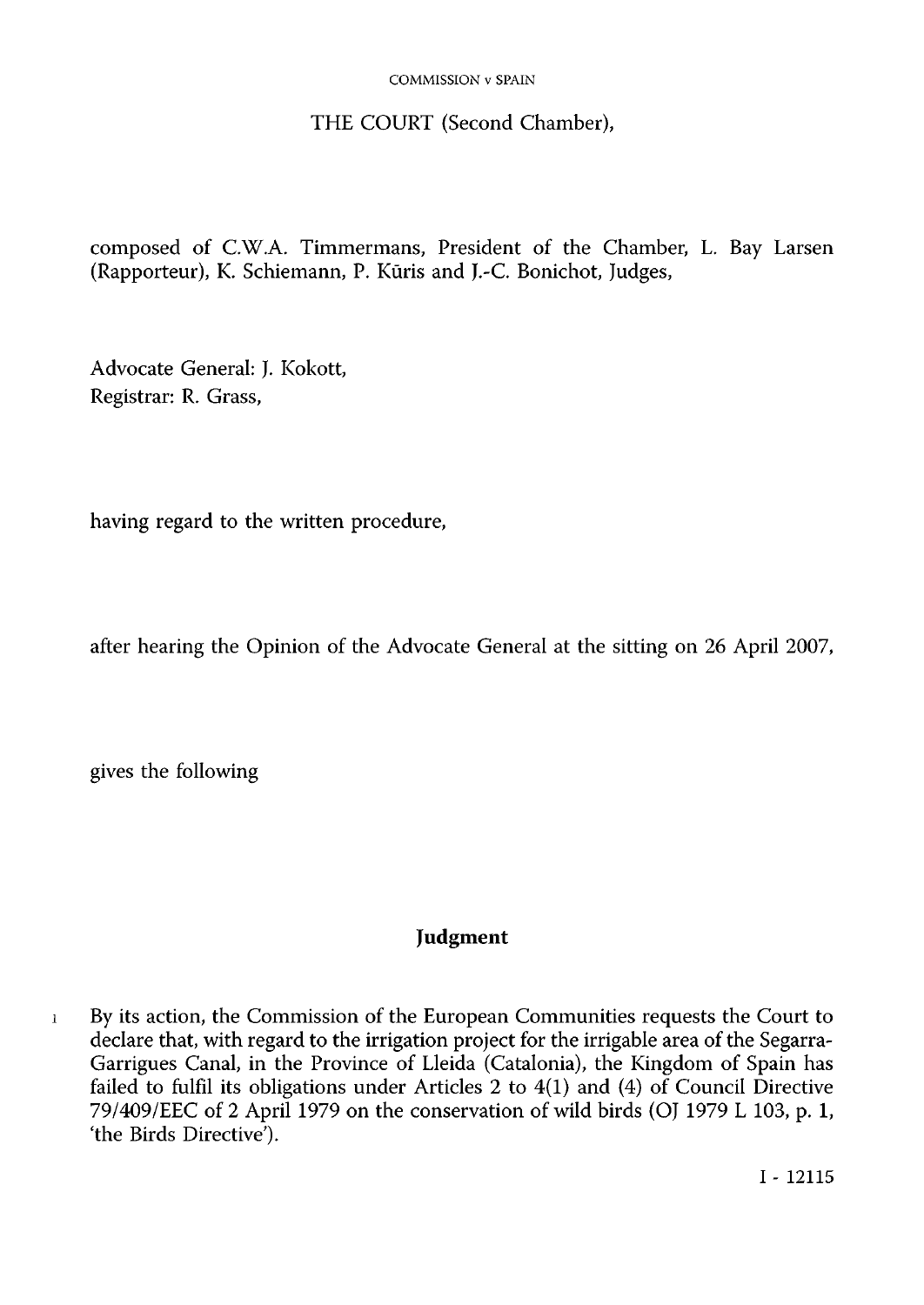# **Legal context**

- 2 Under Article 2 of the Birds Directive, Member States are to take the requisite measures to maintain the population of all species of naturally occurring birds in the wild state in the European territory of the Member States to which the EC Treaty applies at a level which corresponds in particular to ecological, scientific and cultural requirements, while taking account of economic and recreational requirements, or to adapt the population of these species to that level
- 3 Article 3 of the Birds Directive states as follows:

'L In the light of the requirements referred to in Article 2, Member States shall take the requisite measures to preserve, maintain or re-establish a sufficient diversity and area of habitats for all the species of birds referred to in Article 1.

2. The preservation, maintenance and re-establishment of biotopes and habitats shall include primarily the following measures:

(a) creation of protected areas;

(b) upkeep and management in accordance with the ecological needs of habitats inside and outside the protected zones;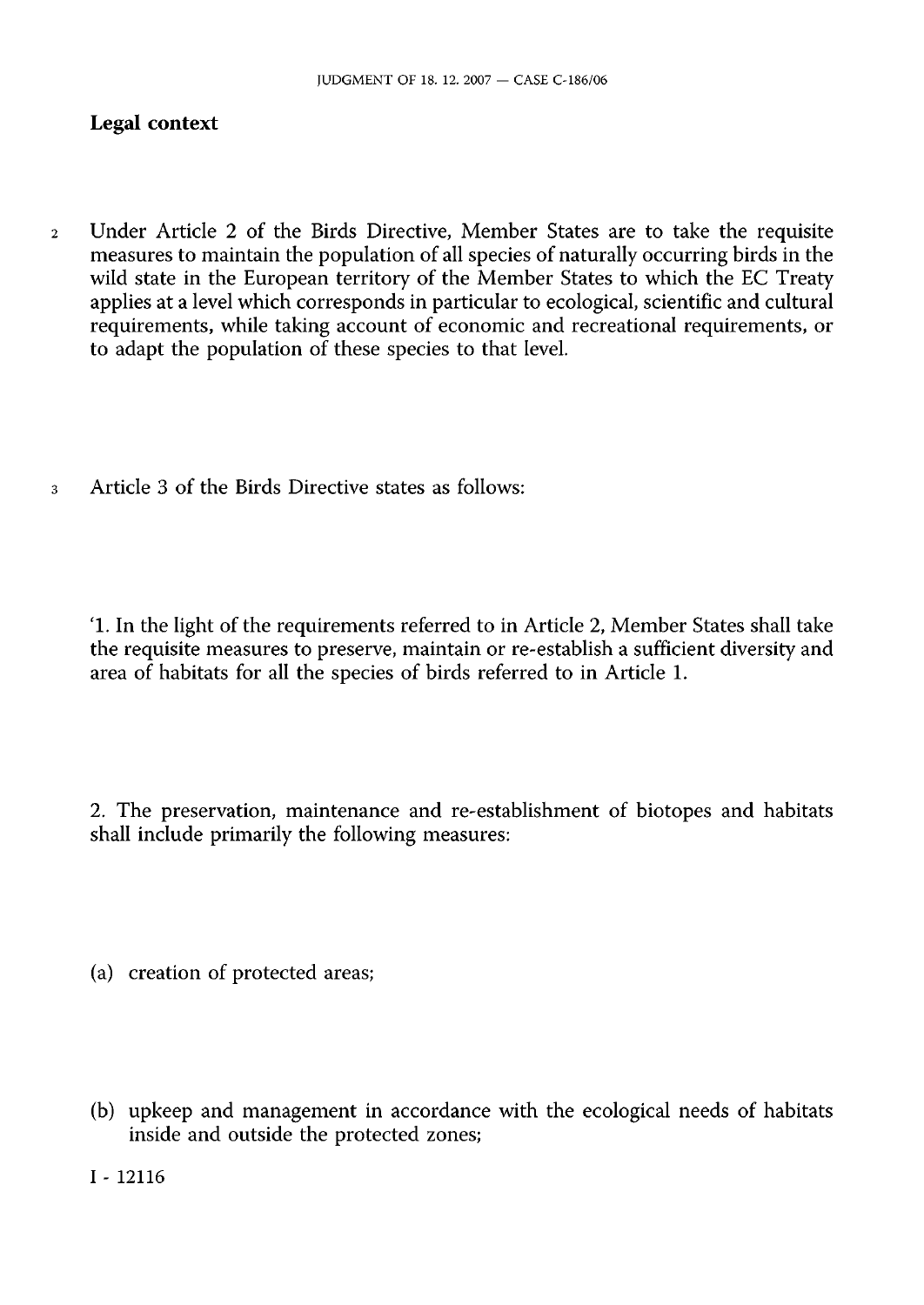- (c) re-establishment of destroyed biotopes;
- (d) creation of biotopes.'
- Article 4 of the Birds Directive provides:  $\overline{4}$

'L The species mentioned in Annex I shall be the subject of special conservation measures concerning their habitat in order to ensure their survival and reproduction in their area of distribution.

In this connection, account shall be taken of:

- (a) species in danger of extinction;
- (b) species vulnerable to specific changes in their habitat;
- (c) species considered rare because of small populations or restricted local distribution;
- (d) other species requiring particular attention for reasons of the specific nature of their habitat.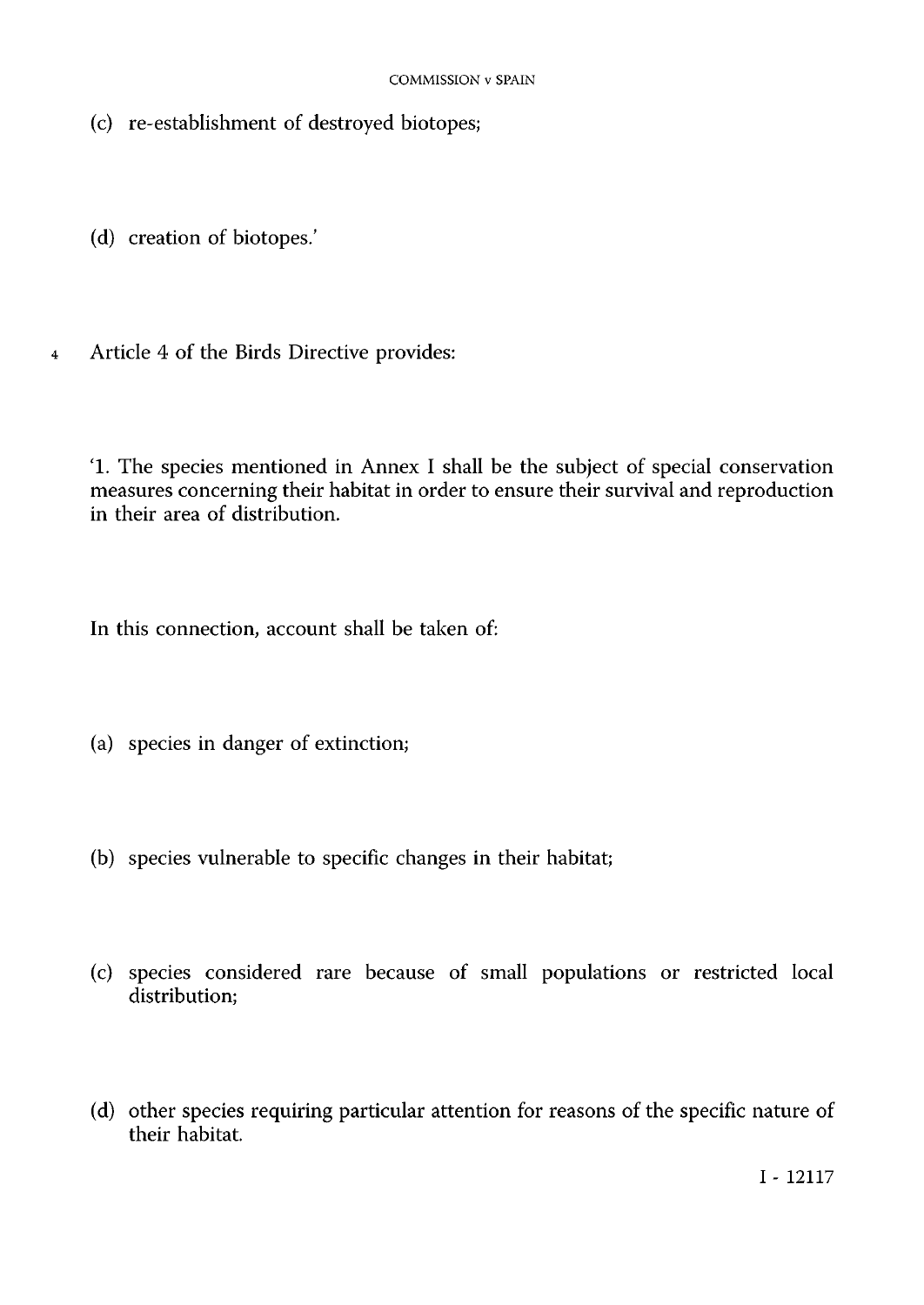Trends and variations in population levels shall be taken into account as a background for evaluations.

Member States shall classify in particular the most suitable territories in number and size as special protection areas for the conservation of these species, taking into account their protection requirements in the geographical sea and land area where this Directive applies.

4. In respect of the protection areas referred to in paragraphs 1 and 2 above, Member States shall take appropriate steps to avoid pollution or deterioration of habitats or any disturbances affecting the birds, in so far as these would be significant having regard to the objectives of this Article. Outside these protection areas, Member States shall also strive to avoid pollution or deterioration of habitats.'

5 Article 6(2) of Council Directive 92/43/EEC of 21 May 1992 on the conservation of natural habitats and of wild fauna and flora (OJ 1992 L 206, p. 7, 'the Habitats Directive') provides:

'Member States shall take appropriate steps to avoid, in the special areas of conservation, the deterioration of natural habitats and the habitats of species as well as disturbance of the species for which the areas have been designated, in so far as such disturbance could be significant in relation to the objectives of this Directive.'

I - 12118

 $\ddotsc$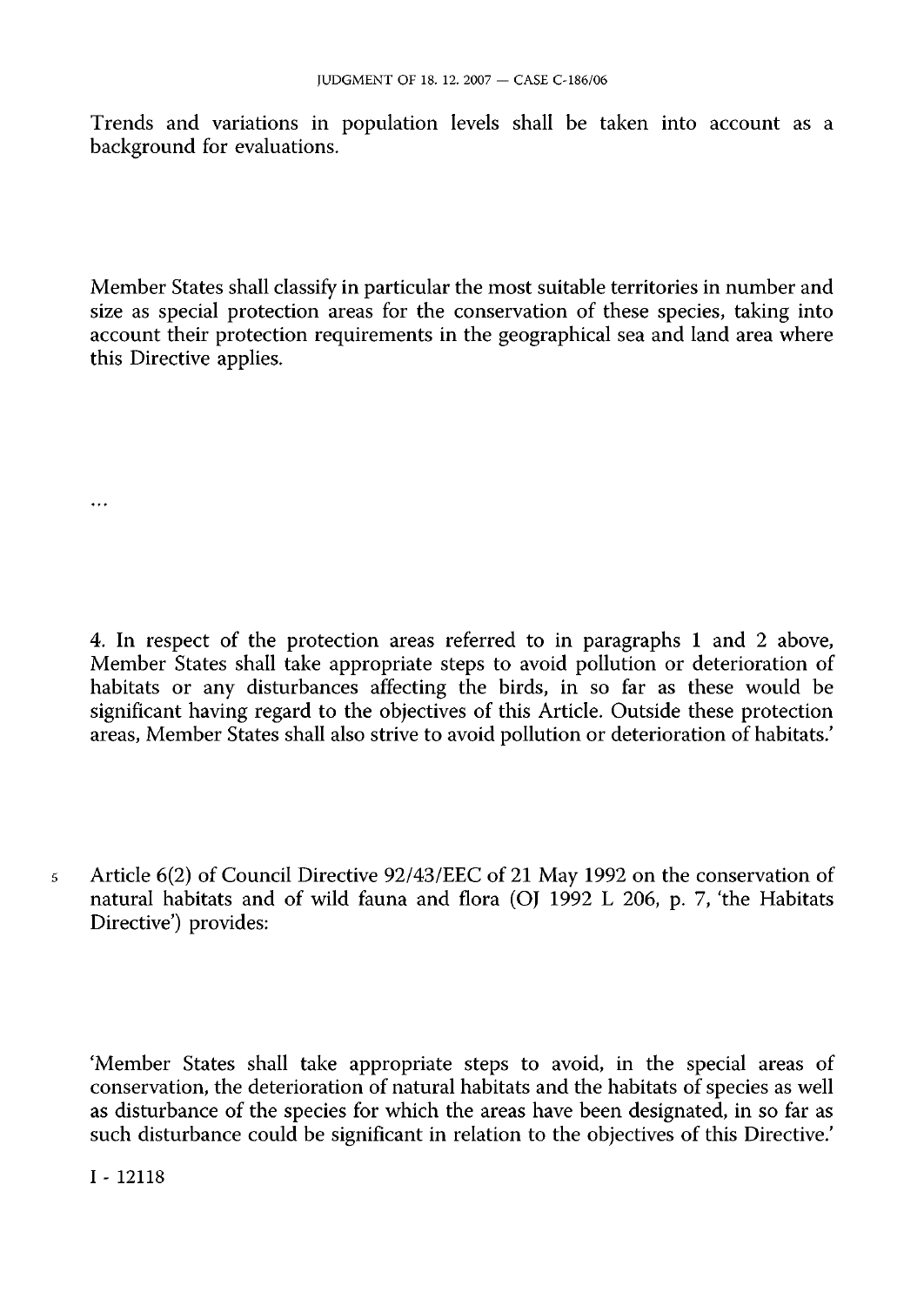# **Facts and the pre-litigation procedure**

- 6 In 2001, the Commission received a complaint that the project to irrigate the irrigable area of the Segarra-Garrigues Canal would affect the only two areas important for the conservation of steppe-land birds in Catalonia, also known as 'Important Bird Areas' ('IBAs'), identified as Nos 142 and 144 in the 1998 IBA directory.
- 7 By letter of 22 November 2001, the Commission asked the Kingdom of Spain for information concerning that project in particular and the classification as special protection areas ('SPAs') of areas included in IBAs 142 and 144.
- 8 Since the Commission did not regard the replies and information supplied by the Spanish authorities as convincing, on 1 April 2004 it sent the Kingdom of Spain a letter of formal notice stating that the Birds Directive had been incorrectly applied in that it had not classified SPAs sufficient in number and size, in particular in the region of the Segarra-Garrigues Canal affected by the irrigation project, and in that it had authorised that project, which would lead to the deterioration or destruction of the habitat of a number of species of birds listed in Annex I to that directive.
- 9 The Spanish authorities replied to the letter of formal notice by letter of 21 June 2004.
- 10 Taking the view that the infringement of the Birds Directive had not ceased, on 14 December 2004 the Commission issued a reasoned opinion requesting the Kingdom of Spain to take the measures necessary to comply therewith within two months of its receipt.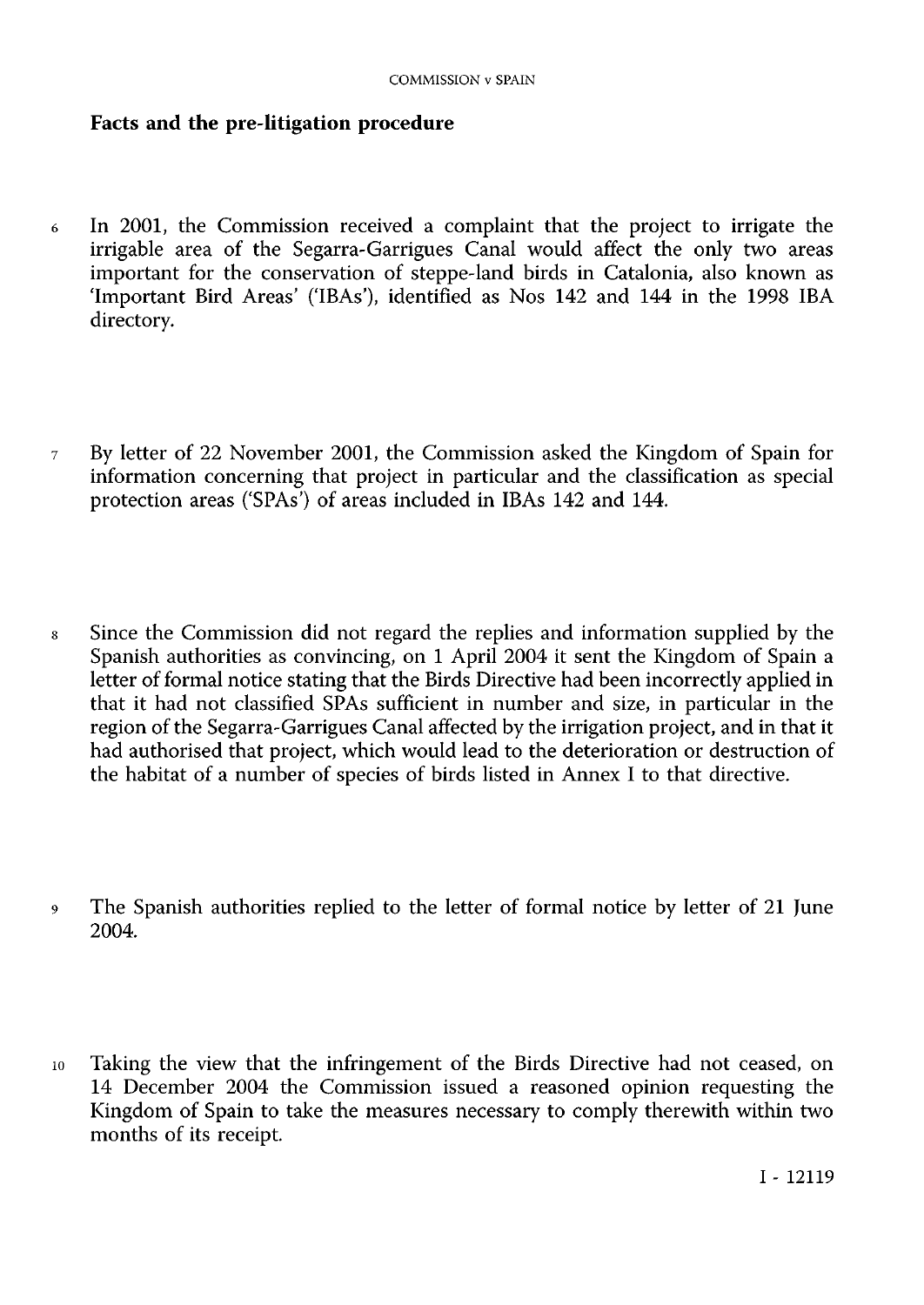11 Since the Commission did not consider the Spanish authorities' reply to that reasoned opinion, sent on 4 March 2005, to be satisfactory, the Commission decided to bring the present action.

#### **The action**

12 In its pleadings, the Commission states that the action relates not to the insufficient classification of SPAs but to the authorisation of the irrigation project in the irrigable area of the Segarra-Garrigues Canal and the harmful consequences of that project for certain species of bird listed in Annex I to the Birds Directive.

# **Admissibility**

*Arguments of the parties* 

13 The Kingdom of Spain submits, firstly, that, in its reasoned opinion and its application, the Commission has extended the subject-matter of the proceedings, since in the letter of formal notice Spain was requested to submit observations only with regard to a breach of Article  $4(1)$  and (4) of the Birds Directive, but not with regard to a breach of Articles 2 and 3 thereof. Secondly, the Kingdom of Spain points out that the application does not contain any argument intended to establish which of the obligations imposed by Article 4(1) of the Birds Directive have been infringed.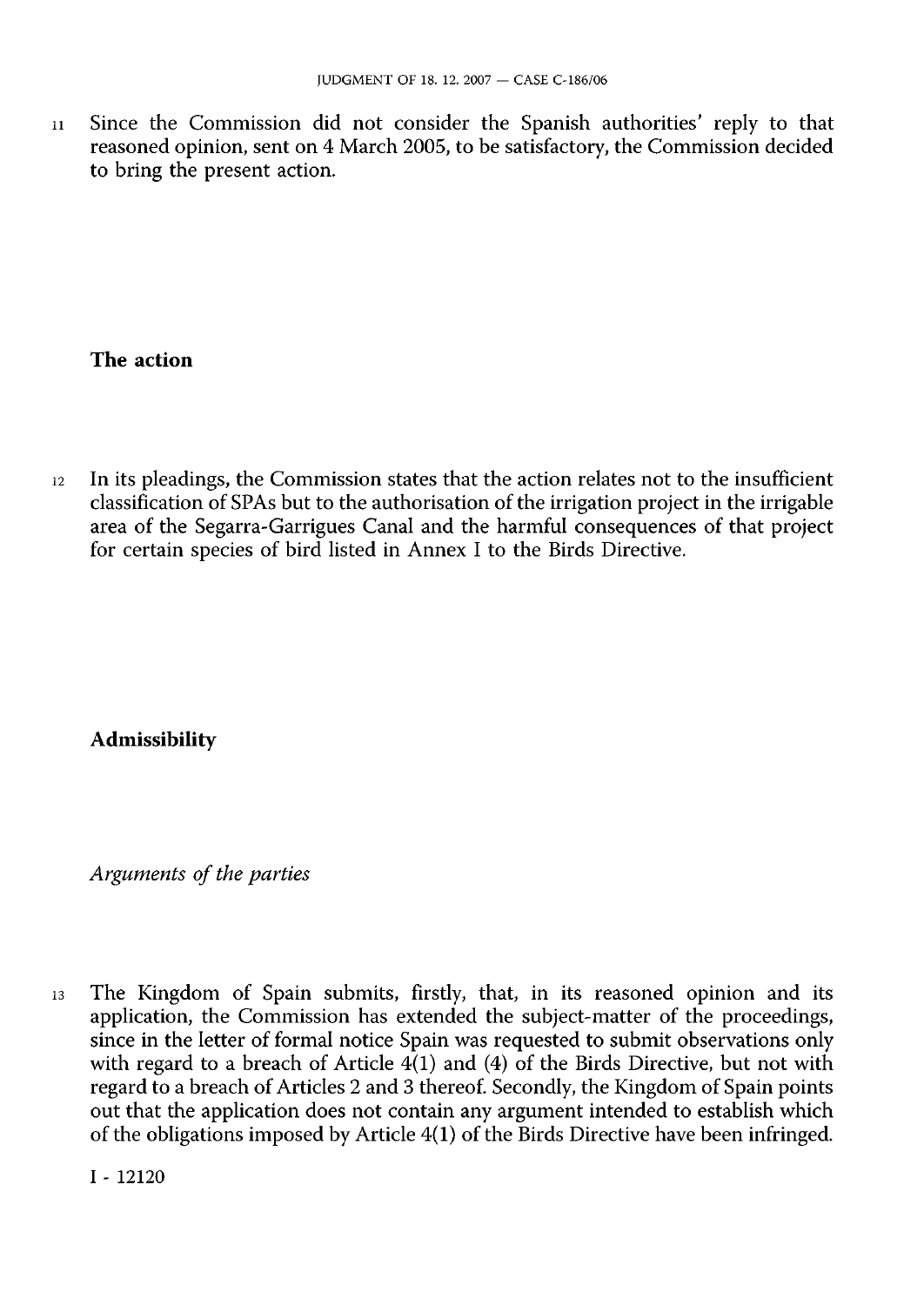14 Whilst noting, on the one hand, the existence of a close connection between Articles 2 to 4 of the Birds Directive and, on the other, the fact that Article 4(1) supplements Article 4(4) of that directive, the Commission defers to the Court with regard to the appropriateness of examining the pleas submitted in the light only of Article 4(4) of the Birds Directive.

*Findings of the Court* 

15 With regard to the first point raised by the defendant Member State, it must be recalled that, in accordance with settled case-law, the letter of formal notice sent by the Commission to the Member State and then the reasoned opinion issued by the Commission delimit the subject-matter of the dispute, so that it cannot thereafter be extended. The opportunity for the Member State concerned to be able to submit its observations, even if it chooses not to avail itself thereof, constitutes an essential guarantee intended by the Treaty, adherence to which is an essential formal requirement of the procedure for finding that a Member State has failed to fulfil its obligations. Consequently, the reasoned opinion and the proceedings brought by the Commission must be based on the same complaints as those set out in the letter of formal notice initiating the pre-litigation procedure (see Case C-191/95 *Commission*  v *Germany* [1998] ECR I-5449, paragraph 55, and Case C-422/05 *Commission* v *Belgium* [2007] ECR I-4749, paragraph 25). If that is not the case, that irregularity cannot be regarded as having been cured by the fact that the defendant Member State subsequently submitted observations on the reasoned opinion (see Case 51/83 *Commission* v *Italy* [1984] ECR 2793, paragraphs 6 and 7).

16 In the present case, it is agreed that the letter of formal notice did not contain any mention of an alleged infringement of Articles 2 and 3 of the Birds Directive by the Kingdom of Spain.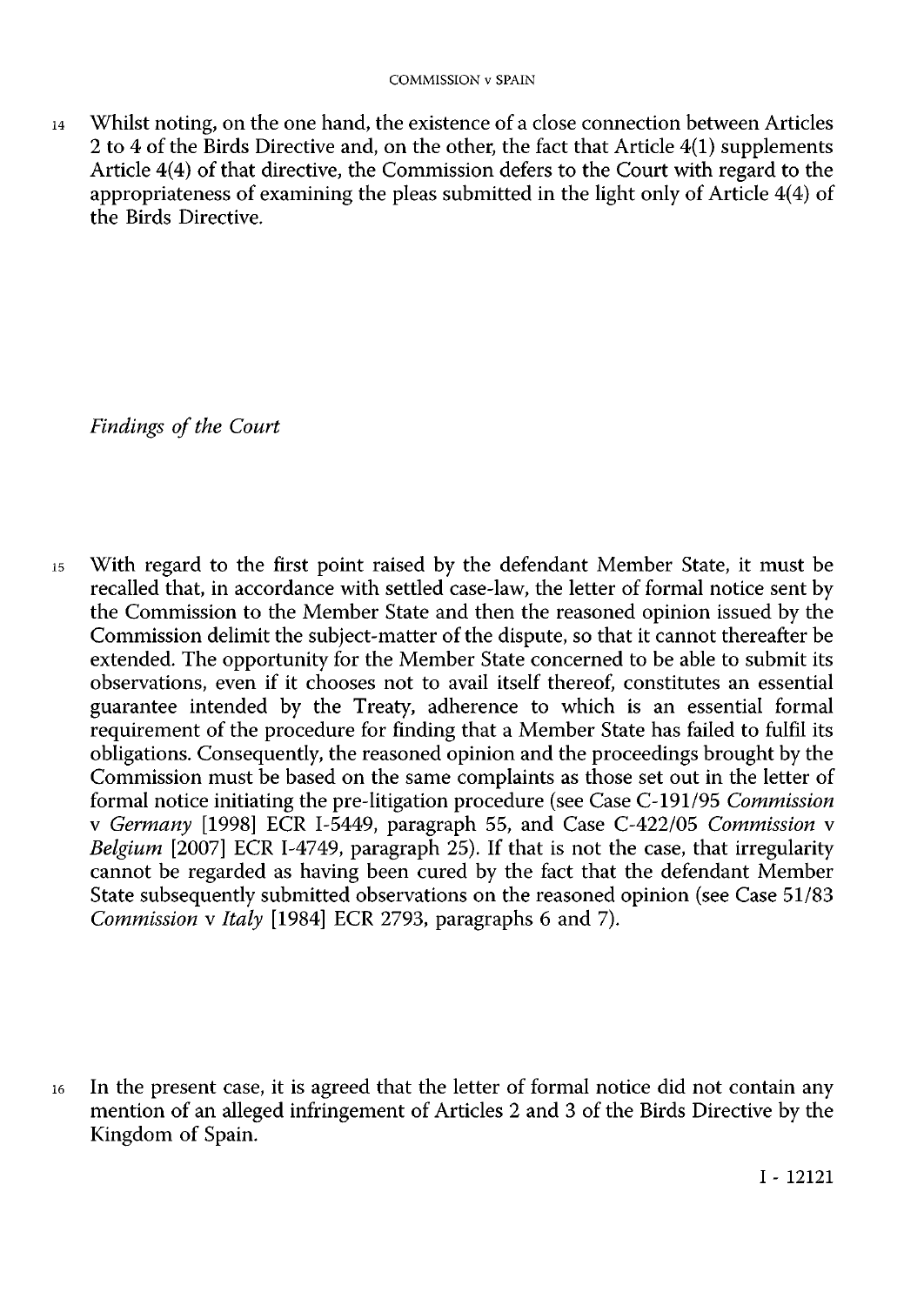17 Consequently, the action is inadmissible in so far as it relates to the complaints alleging infringement of Articles 2 and 3 of that directive.

18 With regard to the second point raised by the Kingdom of Spain, it must be recalled that the reasoned opinion and the action referred to in Article 226 EC must be based on the same pleas and grounds and set out the complaints coherently and precisely in order that the Member State and the Court may appreciate exactly the scope of the infringement of Community law complained of, a condition which is necessary in order to enable the Member State to avail itself of its right to defend itself and the Court to determine whether there is a breach of obligations as alleged (see Case C-234/91 *Commission* v *Denmark* [1993] ECR I-6273, paragraph 16, and Case C-98/04 *Commission* v *United Kingdom* [2006] ECR I-4003, paragraph 18).

19 In the present case, the Commission, in its letter of formal notice and reasoned opinion, complained that the Kingdom of Spain has infringed Article 4(1) of the Birds Directive on the ground that the SPAs classified by the Spanish authorities, inter alia in the area affected by the irrigation project of the Segarra-Garrigues Canal, were not sufficient to protect the areas most suitable in number and size in respect of a number of species listed in Annex I to that directive. At the same time, the Commission alleged that the Kingdom of Spain had failed to fulfil its obligations under Article 4(4) of the directive, on the ground that the implementation of that project would create a clear risk of deterioration of the habitat of steppe-land bird species present in the area in question.

20 As stated in paragraph 12 of the present judgment, the action relates not to insufficient classification of SPAs but to the authorisation of the irrigation project in the irrigable area of the Segarra-Garrigues Canal and the harmful consequences of that project for certain species of protected birds.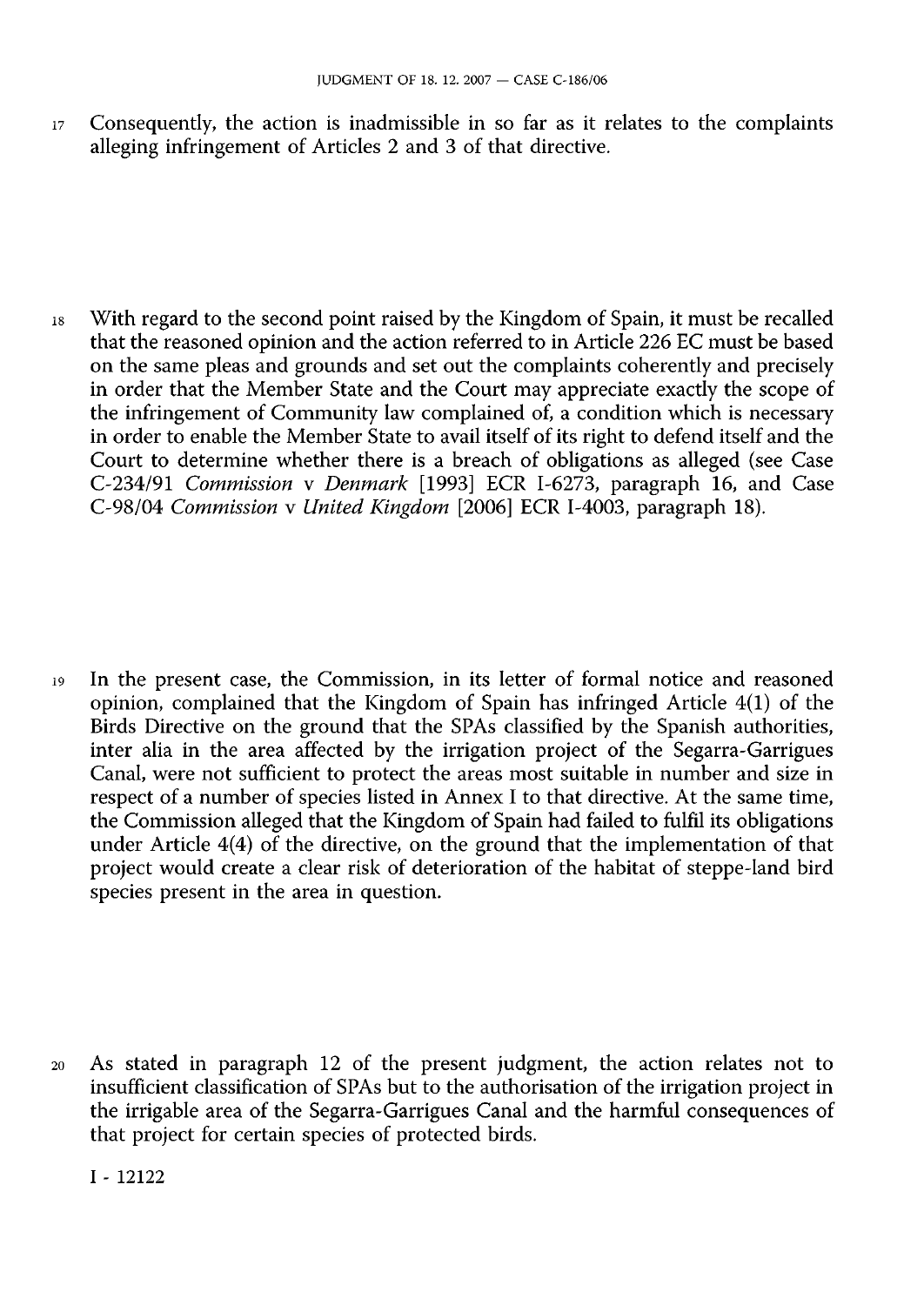- 21 Nevertheless, the Commission maintains its plea alleging infringement by the Kingdom of Spain of Article 4(1) of the Birds Directive, not because of insufficient classification of areas as SPAs but by reason of the fact of the authorisation of that irrigation project
- 22 In those circumstances, with regard to that plea, the grounds of which have been changed in comparison to those stated in the context of the pre-litigation procedure, the present action does not meet the requirements of coherence and precision referred to in paragraph 18 of the present judgment
- 23 Accordingly, the action, in so far as it alleges that the Kingdom of Spain has infringed Article 4(1) of the Birds Directive, is inadmissible.

**Substance** 

*Arguments of the parties* 

24 In support of its action, the Commission submits that the irrigation project in the irrigable area of the Segarra-Garrigues Canal is inside the perimeter of IBAs 142 and 144 and will have a negative impact on certain steppe-land bird species listed in Annex I to the Birds Directive. In that regard, the Commission states that the fact that certain areas of IBAs 142 and 144 affected by the project were excluded from classification as SPAs does not exempt the Kingdom of Spain from the obligation of complying with the requirements imposed by Article 4(4) of the Birds Directive.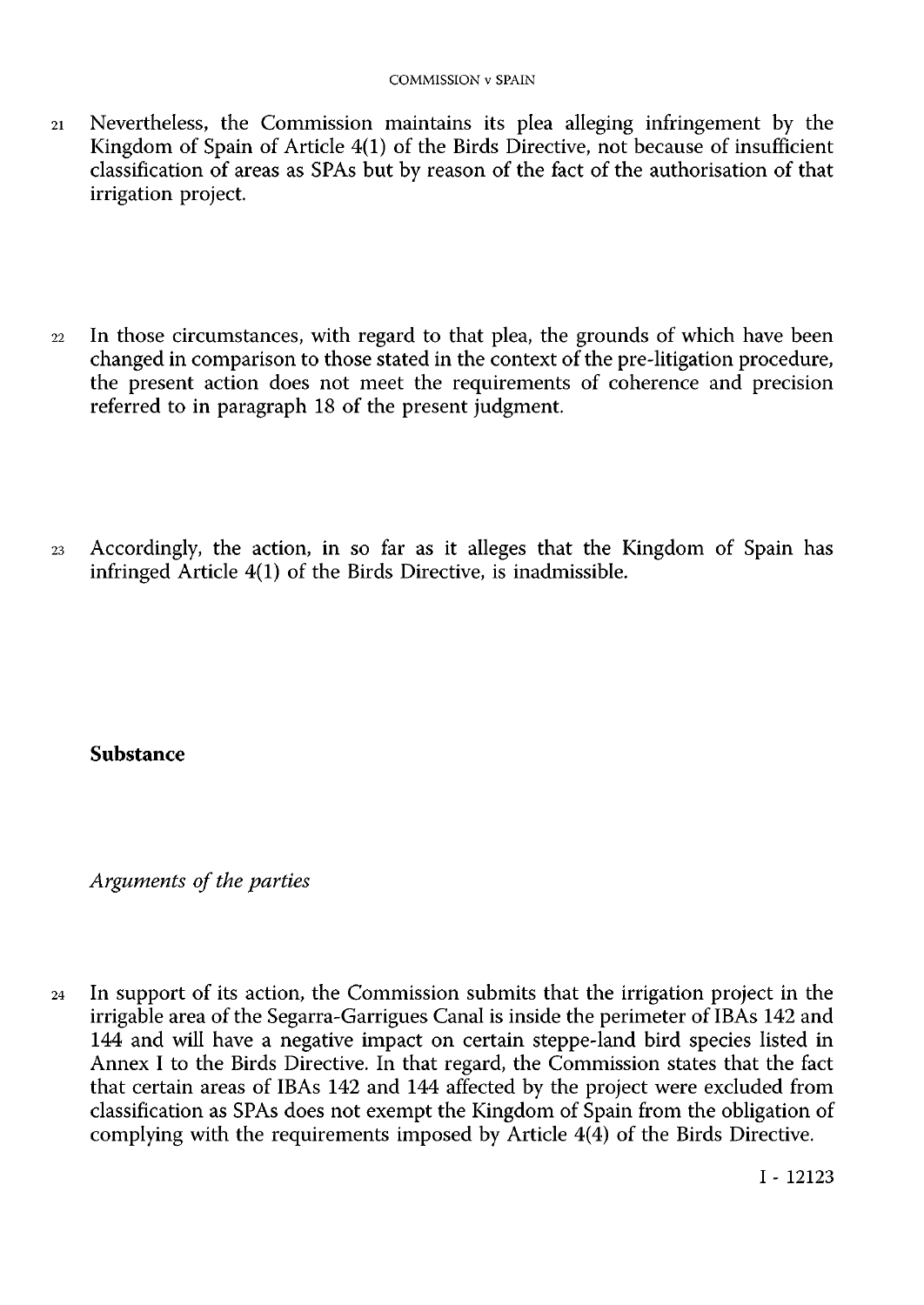25 The Kingdom of Spain submits that the Commission has not proved that the irrigation project for the irrigable area of the Segarra-Garrigues Canal infringes the Birds Directive. In any event, the measures of protection which form part of that project are appropriate for the avoidance, in the area covered by it, of the negative consequences referred to in Article 4(4) of that directive.

*Findings of the Court* 

- 26 The first sentence of Article 4(4) of the Birds Directive requires Member States to take appropriate steps to avoid pollution or deterioration of habitats or any disturbances affecting the birds, in so far as these would be significant having regard to the objectives of that article.
- 27 It is clear from the case-law of the Court that Member States must comply with the obligations arising under the first sentence of Article 4(4) of the Birds Directive, even where the areas in question have not been classified as SPAs, provided that they should have been so classified (see Case C-166/97 *Commission* v *France* [1999] ECR I-1719, paragraph 38, and Case C-388/05 *Commission* v *Italy* [2007] ECR I-7555 , paragraph 18).
- 28 However, in so far as concerns land classified as an SPA, Article 7 of the Habitats Directive provides that the obligations arising under the first sentence of Article 4(4) of the Birds Directive are replaced, inter alia, by the obligations arising under Article 6(2) of the Habitats Directive as from the date of implementation of the Habitats Directive or the date of classification under the Birds Directive, where the latter date is later (see Case C-117/00 *Commission* v *Ireland* [2002] ECR I-5335, paragraph 25). Thus, areas which have not been classified as SPAs but should have been so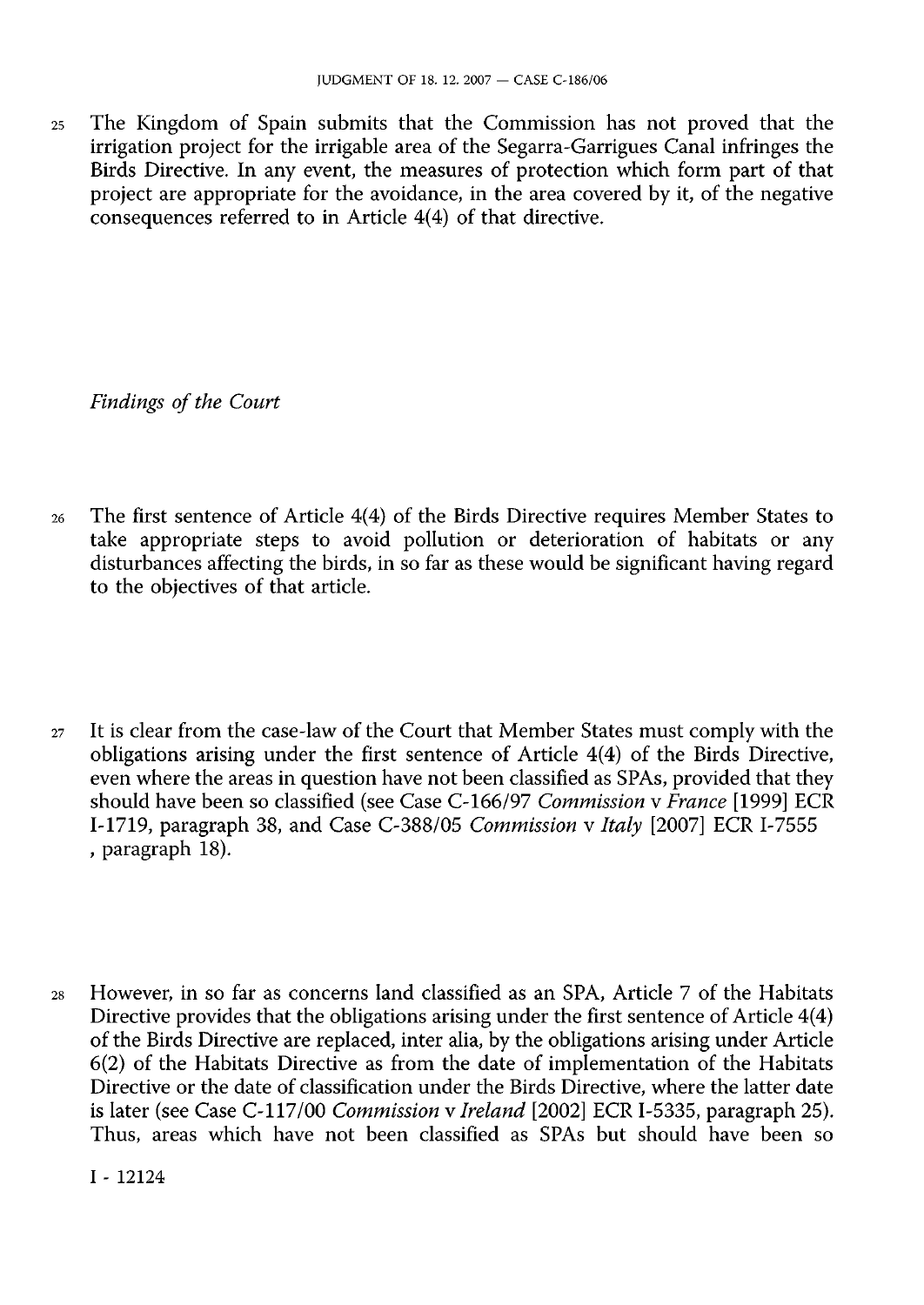classified continue to fall under the regime governed by the first sentence of Article 4(4) of the Birds Directive (see Case C-374/98 *Commission* v *France* [2000] ECR I-10799, paragraph 47).

29 Since the Commission has based its action on Article 4(4) of the Birds Directive, it concerns only the areas affected by the irrigation project in the irrigable area of the Segarra-Garrigues Canal which ought to have been classified as SPAs before expiry of the time-limit fixed in the reasoned opinion.

30 In that regard, the Court has held that the IBA 98 directory, which provides an upto-date list of the areas of importance for the conservation of birds in Spain, constitutes, in the absence of scientific proof to the contrary, a basis of reference permitting an assessment to be made as to whether that Member State has classified areas of a sufficient number and size as SPAs to protect all the bird species listed in Annex I to the Birds Directive and the migratory species not listed in that annex (see Case C-235/04 *Commission* v *Spain* [2007] ECR I-5415, paragraph 27).

31 It is apparent from the documents that certain areas included in IBAs 142 and 144, affected by the irrigation project at issue, such as the areas known as 'Plans de Sió', 'Belianes-Preixana' and 'Secans del Segrià-Garrigues', which are the habitat of groups, inter alia, of little bustard *(Tetrax tetrax),* Duponťs lark *(Chersophilus duponti),* roller *(Coradas garrulus)* and Bonellis eagle *(Hieraaetus fasciatus),* have been subject to classification or the extension of a classification pursuant to the decision, adopted by the Generalität of Catalonia on 5 September 2006, designating SPAs and approving the proposal of sites of Community importance.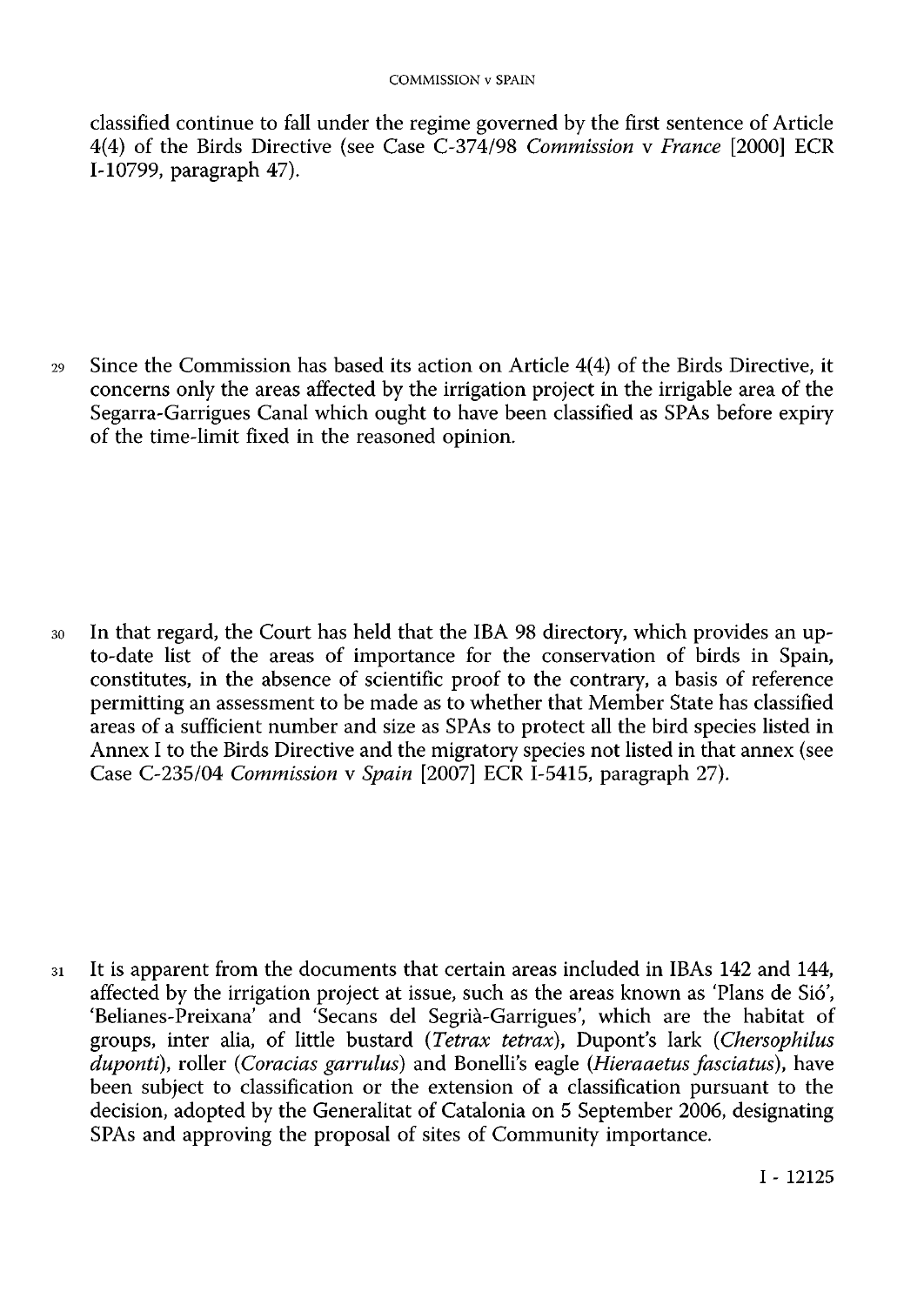- 32 Thus it seems that such areas, which ought to have been classified as SPAs before expiry of the time-limit fixed in the reasoned opinion, fall within the protection scheme laid down in the first sentence of Article 4(4) of the Birds Directive, in accordance with the case-law cited in paragraphs 27 and 28 above.
- 33 In that regard, it is important to note that, according to the environmental impact statement published in official journal No 3757 of the Generalität of Catalonia of 8 November 2002, the irrigation project in the irrigable area of the Segarra-Garrigues Canal is seriously harmful, particularly with regard to the habitats of steppe-land birds, despite the preventive, corrective and compensatory measures proposed in the environmental impact assessment and despite the additional measures set out in the statement itself.
- 34 Annex 3 to that statement indicates that the implementation of such a wide-ranging irrigation project can have a serious impact on the populations of birds under threat and that, accordingly, the plans for re-establishment of the species referred to in that annex should be approved, as should their implementation, intended to ensure the conservation of those species and, if possible, their re-establishment.
- 35 Furthermore, it is not disputed that the works necessary to implement the project, which are expected to last ten years, started during the month of June 2002.
- 36 In those circumstances, it must be held that, by authorising the irrigation project in the irrigable area of the Segarra-Garrigues Canal, the Member State concerned did not fulfil its obligation under the first sentence of Article 4(4) of the Birds Directive to take appropriate measures to avoid, in the areas affected by that project which ought to have been classified as SPAs, the prohibited disturbances, since that obligation exists, in accordance with the case-law of the Court, before any reduction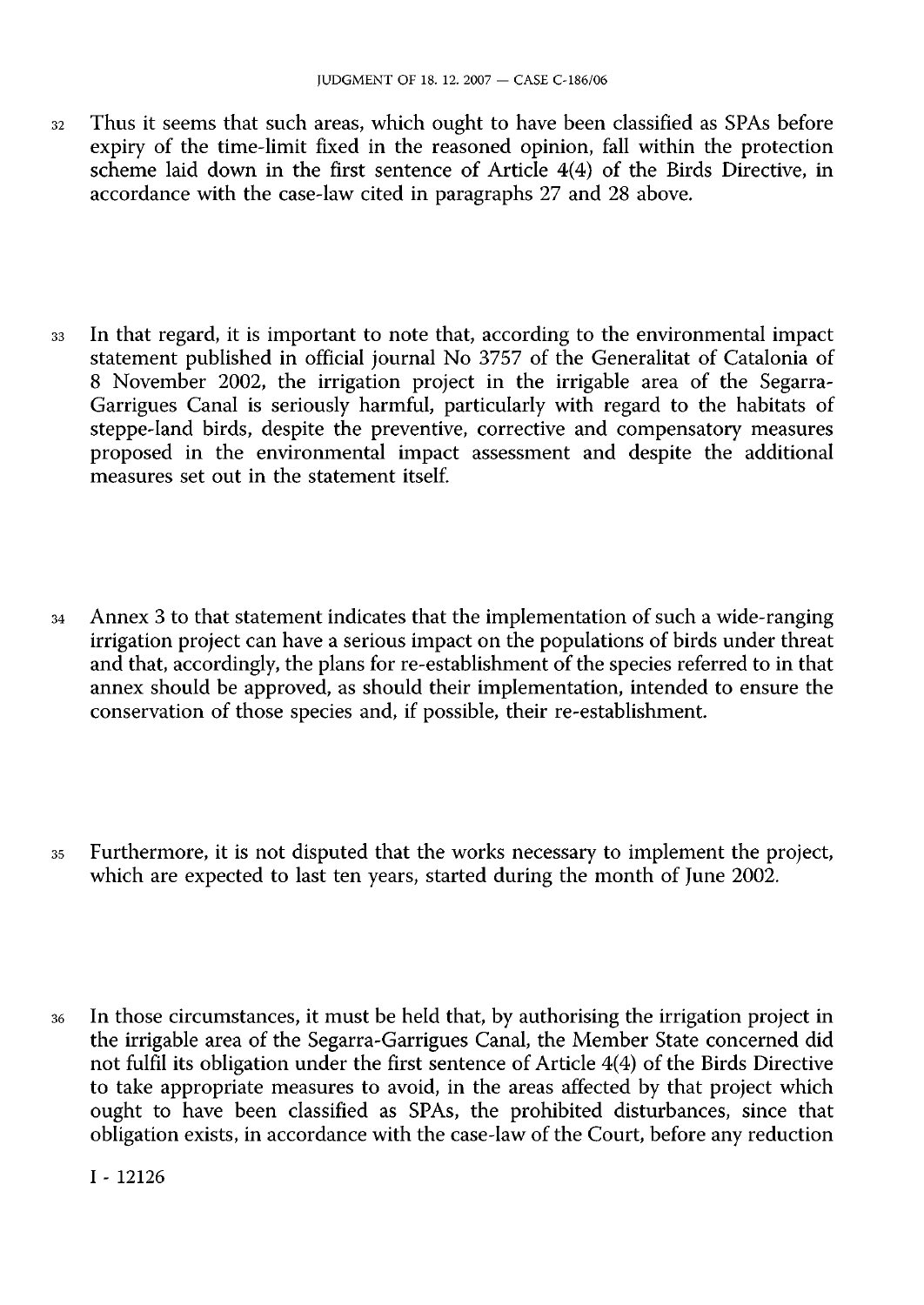is observed in the number of birds or any risk of a protected species becoming extinct has materialised (see Case 0355/90 *Commission* v *Spain* [1993] ECR I-4221, paragraph 15).

37 That finding cannot be called into question by the mere fact that the project, as the Kingdom of Spain has, in essence, submitted, is of considerable importance to the economic and social development of the area which it affects. The Member States' ability significantly to harm areas which ought to have been classified as SPAs and which, in accordance with paragraphs 27 and 28 of the present judgment, fall within the scheme laid down in the first sentence of Article 4(4) of the Birds Directive cannot, in any event, be justified by economic and social requirements (see, to that effect, Case C-57/89 *Commission* v *Germany* [1991] ECR I-883, paragraphs 21 and 22).

38 Accordingly, the Commission's action must succeed.

39 Consequently, it must be held that, with regard to the areas affected by the irrigation project of the irrigable area of the Segarra-Garrigues Canal which ought to have been classified as SPAs, the Kingdom of Spain has failed to fulfil its obligations under the first sentence of Article  $4(4)$  of the Birds Directive.

40 The remainder of the action is dismissed.